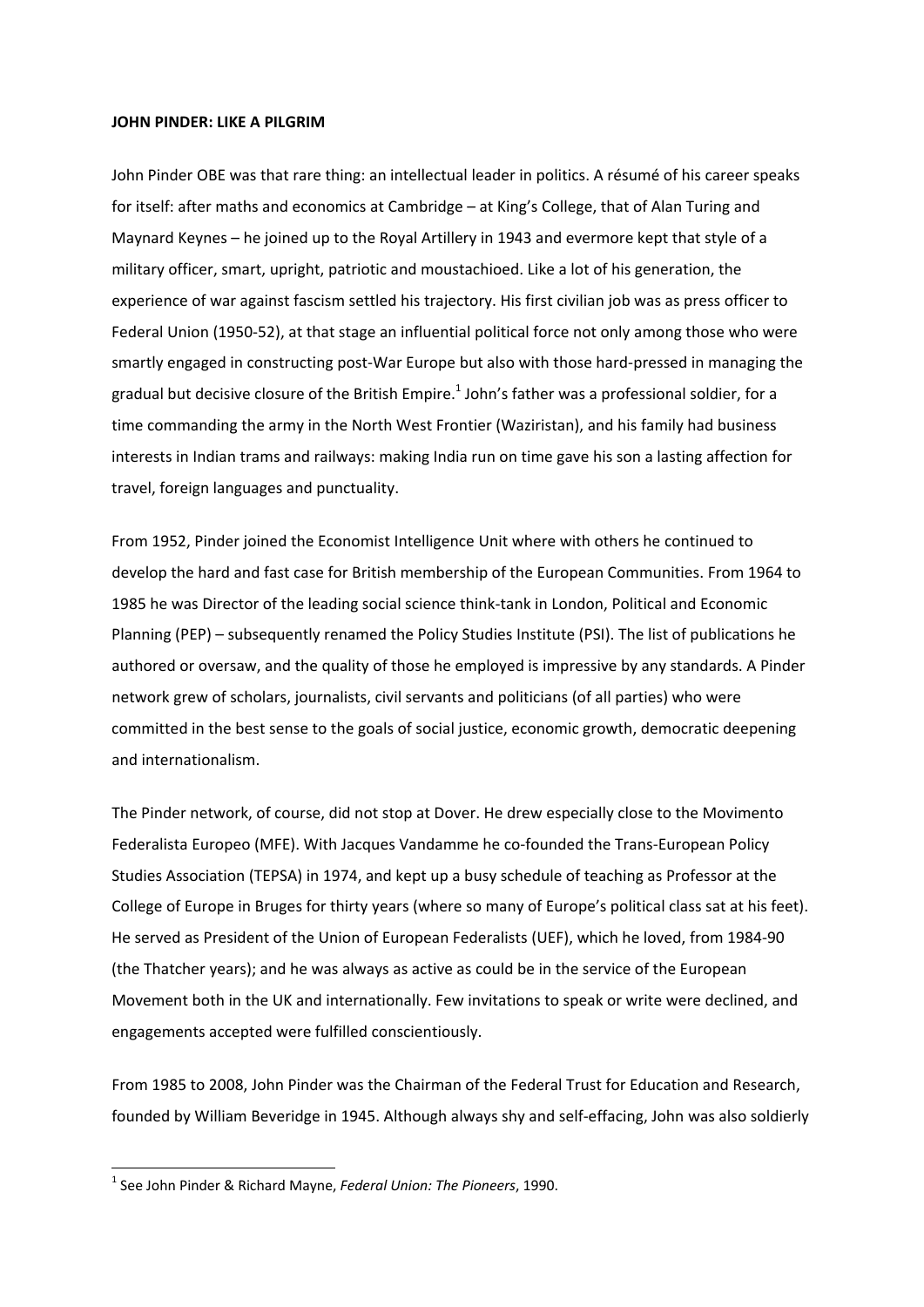bold. He would never hesitate in calling on friends in high places – such as Roy Jenkins, Edward Heath, Altiero Spinelli and even Valéry Giscard d'Estaing – especially when he deemed them (all too often) to be lacking in zeal or consistency for the European cause. His own high standards led him to expect much of others.

John Pinder was a brilliant editor of others' works, as well as a kindly but critical mentor of those younger whom he recruited to work alongside him. His lengthy bibliography very well illustrates the rich breadth of his intellect and politics: economist, *politologue*, environmentalist, historian, teacher, benefactor. And we are truly fortunate that after his death on 7 March at the age of 90 his writing and example are still with us ‐ liberal, continuing and humane.

He was a very good writer, tackling complex subjects with scruple and without condescension.<sup>2</sup> Here he is on the Treaty of Maastricht:‐

'The question at issue is whether the powers [of the European Union] are to be exercised in common by an intergovernmental system, which is both inefficient and undemocratic, or by an effective system which respects the principles of democratic government, with the rule of law based on fundamental rights and with properly representative government under which representatives of the people – together with, in federal systems, the representatives of the states – enact the laws and control the executive. This system is based on British, more than on any other, political philosophy. It is very sad that British governments should oppose its application to the European Union where interdependence renders a new level of government necessary.'

Pinder strongly promoted the EU's enlargement to the east as well as its democratic reinforcement. He was one of the first to advocate the holding of a European constitutional convention.

'Such a procedure is a novelty for the British. Our constitution has developed in a different way. But the exercise of political power in common with our neighbours to deal with the problems of mutual interdependence has reached a point where a constitution will be needed to ensure that it is properly controlled; and the need will become more acute as the number and diversity of member states increases. The European constitution cannot evolve over the centuries as the British one did. Nor should it be allowed to develop much further by the methods employed to negotiate the Maastricht Treaty. The Treaty is a positive achievement. But it is confusing and obscure and it has not carried the people with it.

<sup>2</sup> See for example John Pinder, *The European Union: A Very Short Introduction*, 2001.